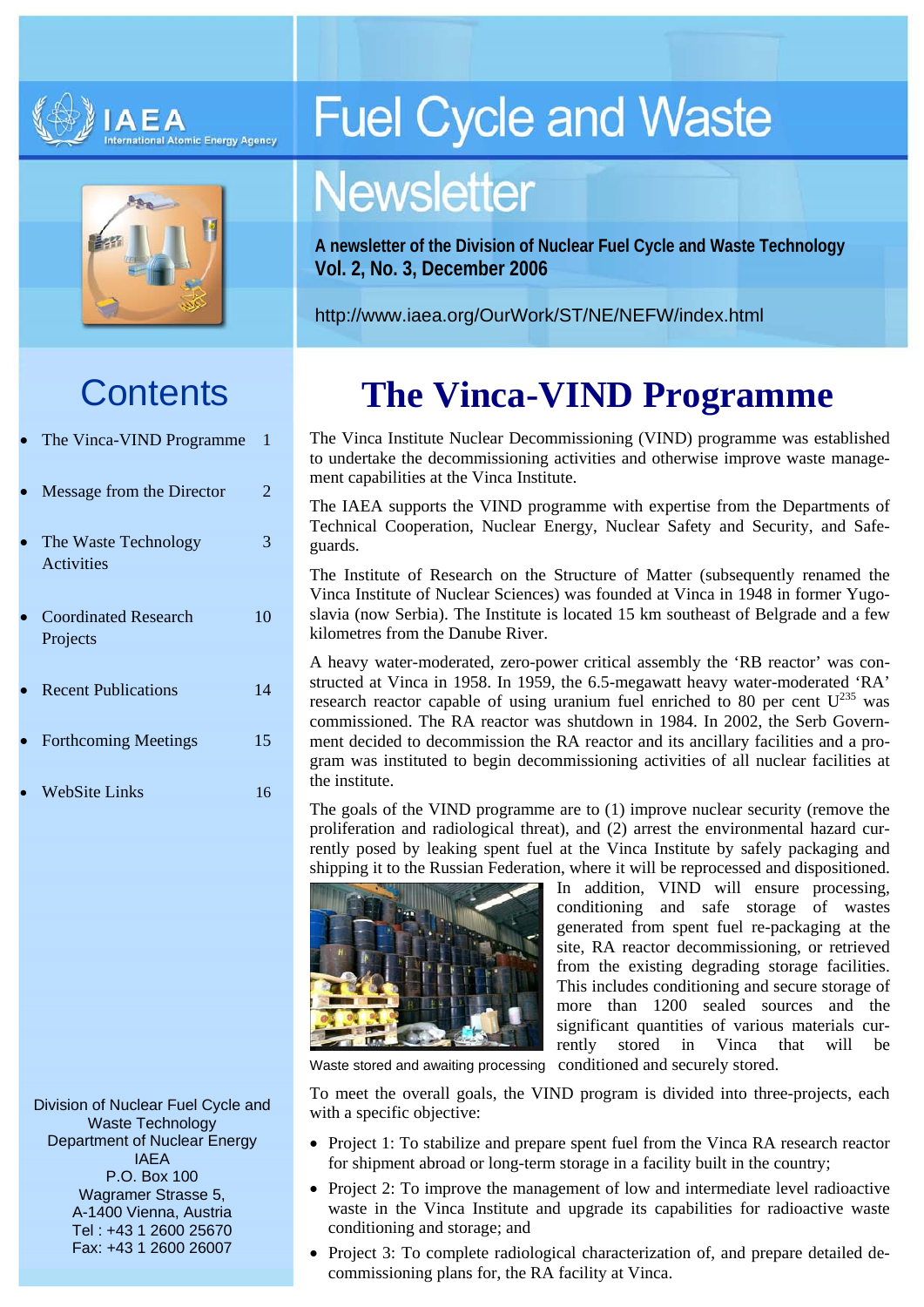Completion of activities under Projects 1 and 3 are necessary preconditions for the activities needed to effect decommissioning and dismantling of the RA reactor.

For Project 1**,** Spent Fuel Removal*,* In October 2006, the IAEA contracted a consortium for repackaging, transportation preparations, and shipment of the waste. Work on the repackaging activities has started using funding from three sources: the Nuclear Threat Initiative (NTI), the IAEA Technical Cooperation Funds, and the USDOE/NNSA.

For Project 3, Radioactive Waste Processing and Storage, the



Serb Government sought tenders for the design and construction of a waste processing facility and a new waste storage facility, which is to include a secure storage bunker for high-activity sources and safeguarded materials. The preliminary designs for both facilities are finished and the construction permit is in the final approval stage. Construction activities for the storage facilities should be completed in late 2007; the waste processing facility should be completed by the end

Sludge separation vessel of 2008.

The funds for the processing facilities and equipment have been secured from the Serb Government, Nuclear Threat Initiative (NTI), US Department of Energy/NNSA and other, anonymous, donors. Additional funding is required for the following activities:

• retrieval, characterization and conditioning of the waste stored in the existing, degrading storage facilities,

- retrieval and stabilization of the wastes that are currently in liquid form (not currently in the project scope), and
- permanent disposition of 'safeguarded materials' to an approved user in a developed nuclear country or returned to the Russian Federation.

With respect to Project 2, an estimate of \$60M was made to decommission the Vinca nuclear reactors, RA, RB and waste facilities. Some of these funds have been reserved from the NTI grant and from the TC Fund. The focus for decommissioning activities in 2007 will be on completion of the characterization and decommissioning planning activities. This will optimally utilize existing funding until funds are in hand for the physical decommissioning of the RA facility.

The VIND programme is the largest single project with respect to funding ever undertaken within the Technical Cooperation Department of the IAEA. Very careful project management is required to ensure that multidisciplinary technical assistance coming from internal departments is well coordinated. The relationships with end-users and other external international stakeholders also require very extensive coordination. This includes mechanisms for careful control and management of in-kind contributions for the acquisition of equipment, services and funding from the external donors. Once completed, the VIND programme will be taken as a contemporary example of how the IAEA can meet its statutory obligations to its Member States with respect to complex projects.

> Zoran Drace ([z.drace@iaea.org](mailto:z.drace@iaea.org)) B. Michael Durst ([m.b.durst@iaea.org](mailto:m.b.durst@iaea.org))

## **Message from the Director**



Dear Reader,

This issue of the Fuel Cycle and Waste Newsletter is entirely devoted to the work performed within the Waste Technology Section of our Division. It covers the broad spectrum of activities from waste characterisation and conditioning to disposal, decommissioning and site remediation.

The safe and efficient management of radioactive waste is a prerequisite for the continued successful use of nuclear power. The management of low and intermediate level waste is a mature and evolving activity in most Member States with a nuclear power programme, although not all have operating disposal facilities. Suitable strategies and infrastructures can be developed in other countries and international work will continue on the safe disposal of disused sealed radioactive sources.

Progress in Finland, France, Sweden and the USA indicates that the first geological repository for High Level and Fuel Wastes may be in operation before 2020. However, the siting of repositories remains of concern and requires the involvement of all of the different stakeholders. Decommissioning of power reactors is a commercially mature technology. In this context, the transfer of experiences to countries with small nuclear systems or only research reactors and other research facilities will remain very important.

I hope that you will find this letter interesting and that you are stimulated further to learn more about the work. Finally, I should like to send Season's Greetings from all of us in the Division. This past year has been an exciting year in the nuclear field and we are looking forward to continued successful interactions in 2007.

H.Forsstrom@iaea.org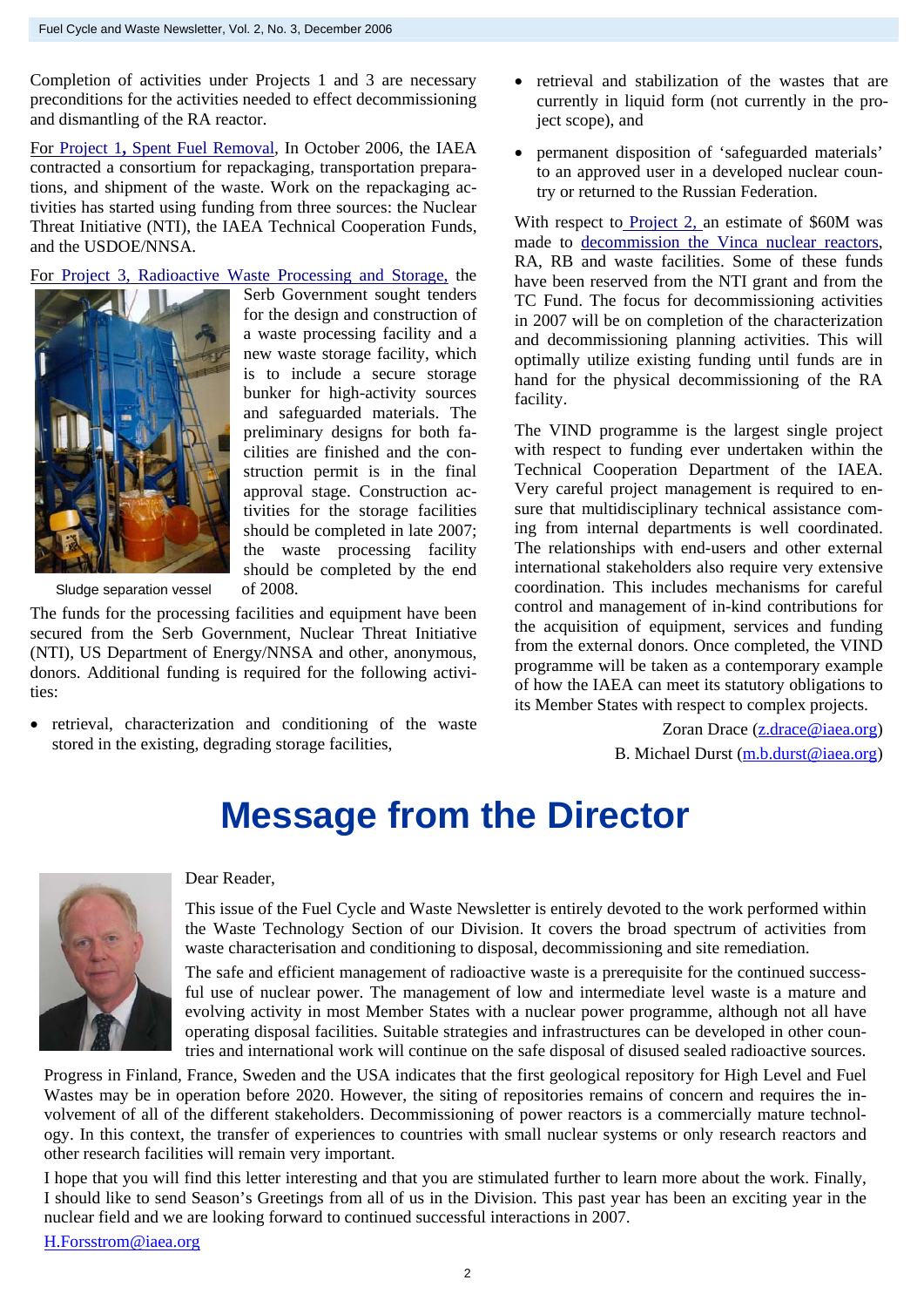## **Waste Technology Activities**

The Waste Technology Section (WTS) collects, analyzes and disseminates, through various technical publications, balanced and up-to date information on various technical and technological aspects of radioactive waste management. The information covers the planning, technologies and approaches needed for the safe and efficient management of different types of radioactive waste, including waste from nuclear power plants, nuclear fuel cycle facilities, non-power nuclear activities, decommissioning, and environmental remediation.

WTS efforts are currently focusing on three major areas: the development and implementation of mechanisms for better technology transfer and information exchange; the promotion of sustainable and safer processes and procedures; and the provision of peer reviews and direct technical assistance.

The WTS activities are closely coordinated with and complement those of the Waste Safety Section.

## **RADIOACTIVE WASTE MANAGEMENT**

WTS projects cover technologies for management of all kinds of radioactive waste (e.g., historical, newly generated, decommissioning waste), from generation through processing and final disposal. Facility decommissioning and remediation of radioactively contaminated sites are also a consistent part of WTS activities.

#### **PRE-DISPOSAL**

The objective of the WTS activities in the predisposal area is to facilitate the implementation of safe and costeffective technologies in order to strengthen the capability of Member States to properly and safely process and store radioactive waste. The activities in this area focus on the systematic building of an information base supporting an integrated approach to waste management.

The major current topics in the predisposal waste management area are waste characterization, classification, minimization, retrieval and storage of radioactive waste.



Waste Retrieval at Solymár, Hungary, Repository

One WTS project is specifically aimed at effective strategies for characterizing radioactive wastes, with a particular emphasis on analytical and quality procedures for performing laboratory characterization activities and for developing scaling factors and correlation ratios.

WTS has developed a new technical document to address 'operational waste categorization,' which represents the first comprehensive revision of the IAEA categorization approach since 1971. The objective of this new effort is to undertake a comprehensive examination of waste categorization practices in Member States and to analyze why these practices were implemented.

Five projects are currently in progress or have been recently completed related to waste minimization. The first involves a comparison study among various PWRs to identify opportunities for improving waste minimization at WWERs. A second project focuses on the requirements, criteria and options for waste minimization at the *design stage* of nuclear facilities, with the objective of providing practical guidance to Member States considering new reactor designs.

It has long been recognized that selection of the optimum volume reduction technology for any given Member State, nuclear facility, nuclear program evolutionary state, and economic situation represents a significant challenge. In support of this important consideration, WTS has three projects in progress.

Many Member States have wastes that have been stored or disposed in a condition that does not meet current standards. Such wastes are being retrieved, conditioned, and stored or disposed in safer facilities.

WTS has two projects nearing completion on waste retrieval. One involves the retrieval of fluidisable wastes (wet solid wastes or dried wastes which can be converted to slurry). A complimentary project focuses on the retrieval of dry solid waste from old storage and disposal facilities.

A shift in thinking regarding waste storage has taken place around the world. There is now increasing acceptance of the reality that radioactive waste may be stored for upwards of 100 years; longer storage may apply for long-lived nuclides and HLW.

As such, efforts are in progress to capture lessons learned with long term storage of radioactive waste and to develop guidance on waste acceptance criteria for storage facilities. A major workshop on lessons learned with long term storage of radioactive wastes was held in early November 2006.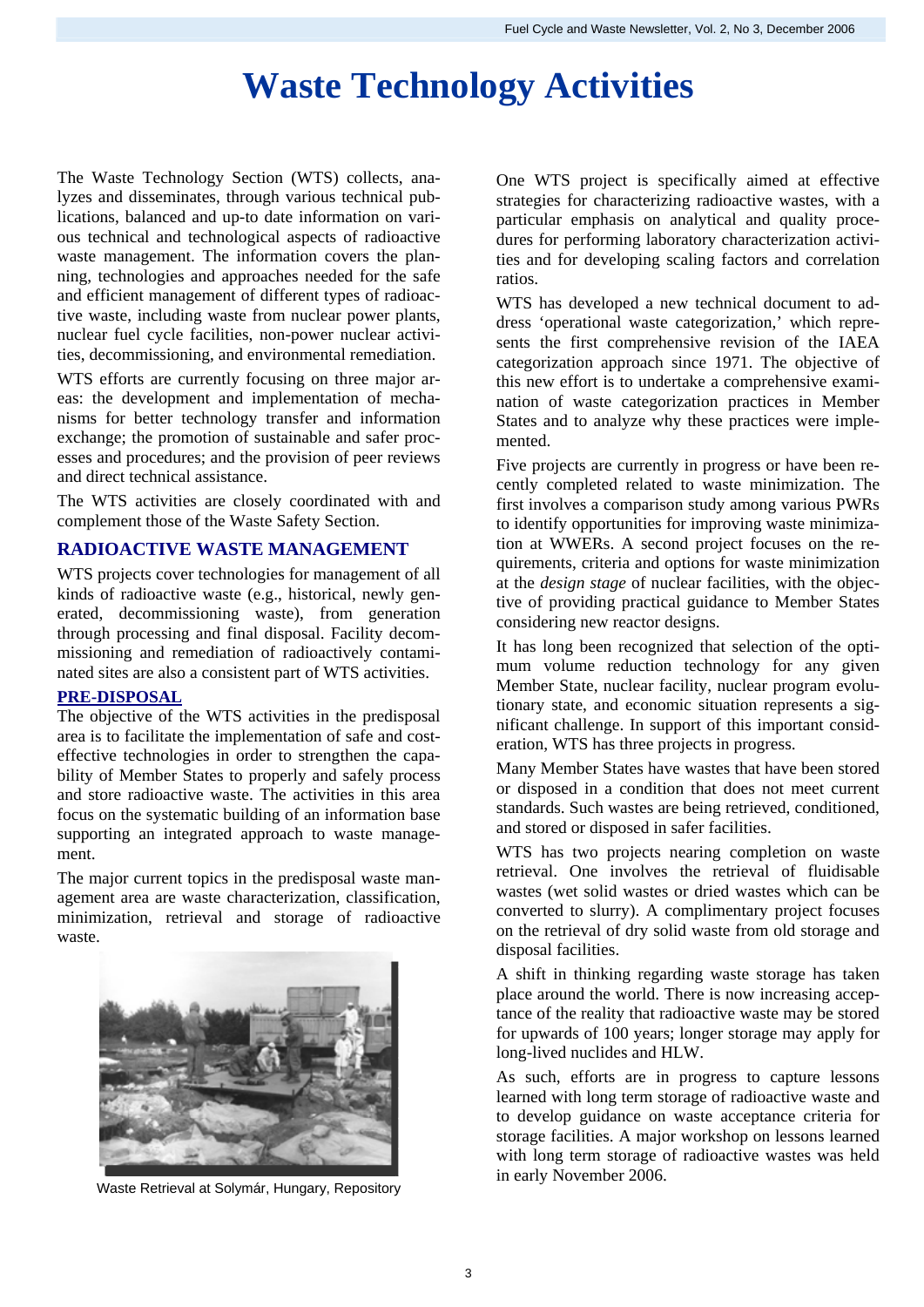## **DISPOSAL**

The current WTS disposal projects involve planning, design, construction and closure, and quality management for radioactive waste repositories for all types of radioactive waste.

There is a growing need for additional information and guidance in all aspects of near surface disposal. Corrective actions at current or former facilities are in some cases now required in order to enhance repository performance and safety. Many of WTS' current projects are directed towards Member States that are in the conceptual planning stage of developing LILW disposal facilities.



Disposal of Low Level Wastes, Centre de L'Aube, France

An issue of current interest in many Member States is the management, and, in particular, the *disposal of large volumes of 'very low specific activity radioactive waste'* — (activity levels that some Member States classify as exempt from regulatory control). In particular, decommissioning of nuclear facilities can give rise to large volumes of low-activity radioactive waste. International consensus on the management of this type of waste is still being sought and, thus, further actions will need to be taken.

### *Borehole Disposal Concept*

Disused sealed radioactive sources (DSRS) with both long-lived and short-lived radionuclides (especially high-activity *and* long-lived), are of particular concern with respect to long-term safe management. The borehole disposal concept (borehole disposal of sealed sources, or 'BOSS') is an attractive and cost-effective option for the management of DSRS in many countries.

Positive results of an International Peer Review have encouraged the IAEA in developing procedures for BOSS and providing training to Member States from Africa, South America and South-East Asia.

## *Geological Disposal*

WTS projects in the area of HLW/SF disposal are addressing scientific and technical issues in support of confidence-building for the deep geological disposal concept, including studies on natural and anthropogenic analogues, and safeguards and retrievability issues.

Collaborative activities are continuing through the IAEA Network of Centres of Excellence on Training and Demonstration in Underground Research Facilities (URFs). A number of IAEA Member States strongly

support the continuation and if possible, the extension of Network activities. Sweden has recently joined the core group of donor countries and further actions will be undertaken to invite new countries with operational or planned URFs to join the Network. New coordinated research projects have started focusing on numerical modeling and bentonite performance to support site characterization and performance assessment.

## *Multinational Repositories*

In recent years, an interest for multinational cooperation has been expressed by a number of countries that are not in a position to implement self sufficient national spent fuel/nuclear waste management programmes. The concept of regional disposal facilities for radioactive waste shared by several countries has been debated at several WTS-initiated conferences. The issue has also been discussed by the international Expert Group on Multilateral Nuclear Approaches (MNA).

## **DECOMMISSIONING OF INSTALLATIONS**

The purpose of the WTS decommissioning projects is to foster safe, timely, and cost-effective decommissioning of all kinds of nuclear facilities. Emphasis is placed on the development of an integrated information base that will systematically cover all areas of interest. Special attention will be paid to the decommissioning of research reactors and to areas insufficiently addressed by the technical literature; i.e., niche markets of wide interest.



Containment Building Shell, Yankee Reactor Decommissioning Project Maine, USA.

A Technical Group on Decommissioning (TEGDE) was established to provide guidance to the IAEA on the development of harmonized policies and strategies for decommissioning and on its technical aspects; and to be a forum for the exchange of information on lessons learned and on the progress of national and international programmes in this field.

## **ENVIRONMENTAL SITE REMEDIATION**

Worldwide, there are thousands of radioactively contaminated sites from past civilian and defense nuclear activities. The objective of WTS projects in this area is to increase the capability of Member States to plan and implement strategies, methodologies and technological approaches for environmental remediation. As result of these efforts Member States will eventually have in place a proper infrastructure and technologies for managing their radioactive legacies and resolve all related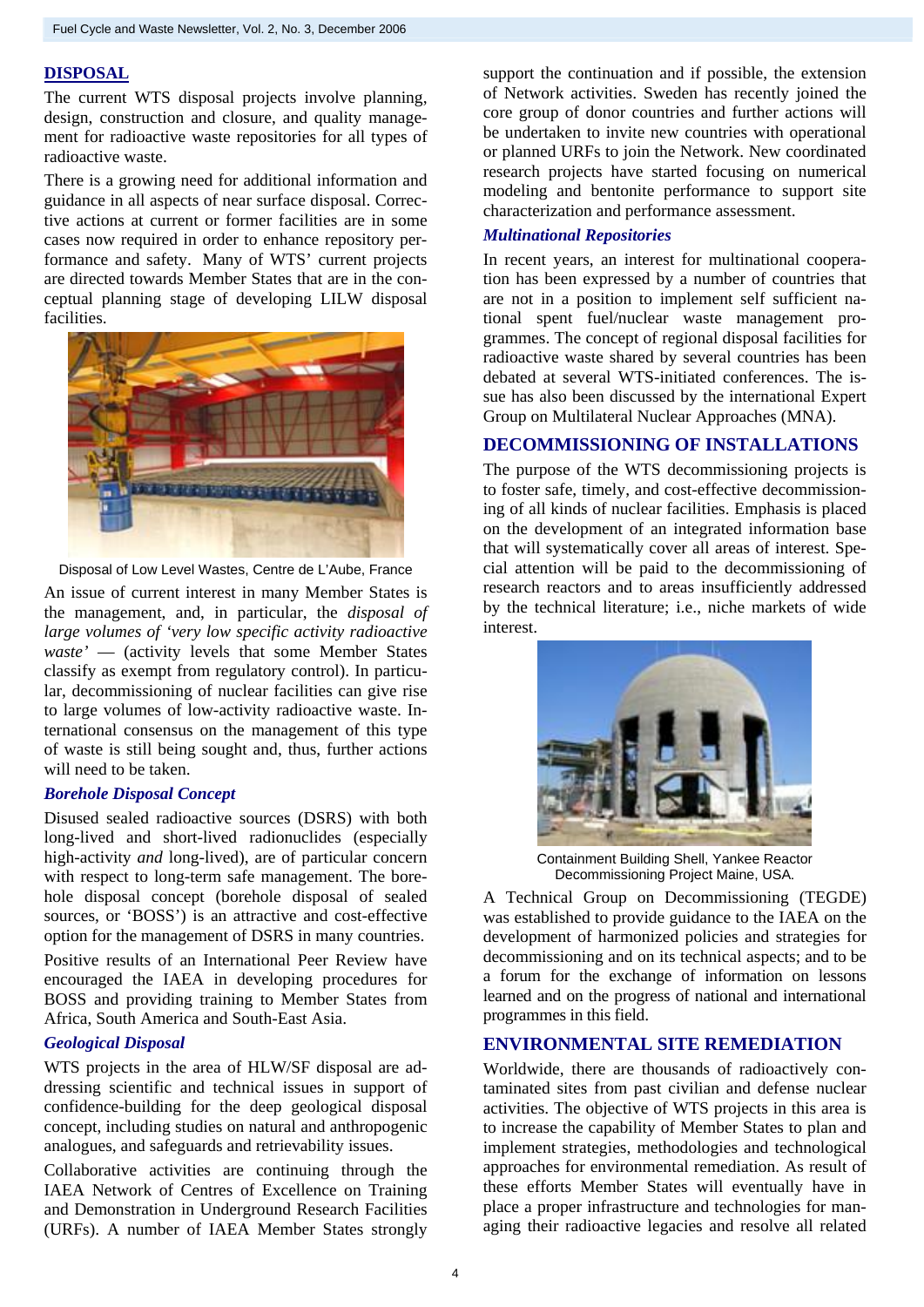issues in a timely, safe and cost-effective manner. WTS has several projects in this area.



Remediation of a uranium mining site in Germany

WTS is in the process of developing and implementing an Internet-based worldwide Directory of Radioactively Contaminated Sites (DRCS) for sites that have been contaminated by radioactivity as a result of past practices and accidents. The DRCS will not be merely a listing of contaminated sites — it will also serve as a clearing house for information on relevant remediation measures. Uranium mining and milling sites and sites contaminated with NORM will also be included.

## **MANAGEMENT OF DISUSED SEALED RADIOACTIVE SOURCES**

Sealed radioactive sources (SRS) are used extensively and widely in most Member States. The management of DSRS is currently one of the WTS high-priority areas. Activities include the development of the Radioactive Waste Management Registry (for keeping records of SRS), provision of direct assistance to Member States for conditioning DSRS, development of technical procedures and detailed designs for the management of high-activity and long-lived sources, and upgrading of the IAEA's International Catalogue of Sealed Radioactive Sources and Devices (the Catalogue), which now includes technical data on nearly 10 000 SRS, 10 000 SRS-conditioning devices and information on nearly 1 300 manufacturers and source suppliers.

## **WASTE MANAGEMENT INFORMATION SYSTEMS**

WTS has several activities related to the collection, management, and dissemination of information for radioactive waste management. The Net-Enabled Waste Management Database (http://www-newmdb.iaea.org) is the IAEA's principal mechanism for management of information on national radioactive waste management policies and programmes, plans and activities, relevant laws and regulations, and radioactive waste inventories. Additionally, the NEWMDB is used to collect information about waste processing facilities and methods in Member States.

## **TECHNICAL COOPERATION**

WTS has a strong role in the IAEA's Technical Cooperation activities, providing direct assistance to developing Member States in various areas of radioactive waste management. Increased emphasis is being placed on providing training opportunities to scientists and engineers in developing Member States. A series of training courses and topical workshops have been developed, including training material in support of the World Nuclear University. Some examples include the:

- Workshop on Decommissioning Strategies and Preliminary Planning — Istanbul, Turkey;
- Hands-on Training Course on Handling and Conditioning of Long-lived and Neutron Sealed Radioactive Sources — Pretoria, South Africa;
- Training Workshop on Implementation of the 'BOSS' System — Pretoria, South Africa; and
- Interregional Training Course on Methodologies for Geological Disposal of High Level Waste — Berkeley, USA and Yucca Mountain, USA.

### *Coordination of Multinational Assistance*

A Contact Experts Group (CEG) was established in 1996 to provide points-of-contact to facilitate cooperation on environmental remediation of waste arising from earlier military activities in the Russian Federation. More recently, cooperation with the Russian Federation in the area of the nuclear legacy clean-up has been substantially expanded within the framework of Global Partnership Programme, initiated by the G8 countries, which covers the dismantling of Russian nuclear submarines as one of the major tasks. A number of Western donor countries have recently established the Northern Dimension Environmental Partnership Support Fund (NDEP), which will finance environmental and radioactive clean-up projects in the northwestern Russian Federation.



Dismantling a Delta-class submarine at the Zvezdochka shipyard in Severodvinsk, RF (Photo: Courtesy of Zvezhdochka shipyard.)

An article in this Newsletter describes recent activities in this area by the WTS.

Jan-Marie Potier ([J-M.Potier@iaea.org\)](mailto:J-M.Potier@iaea.org)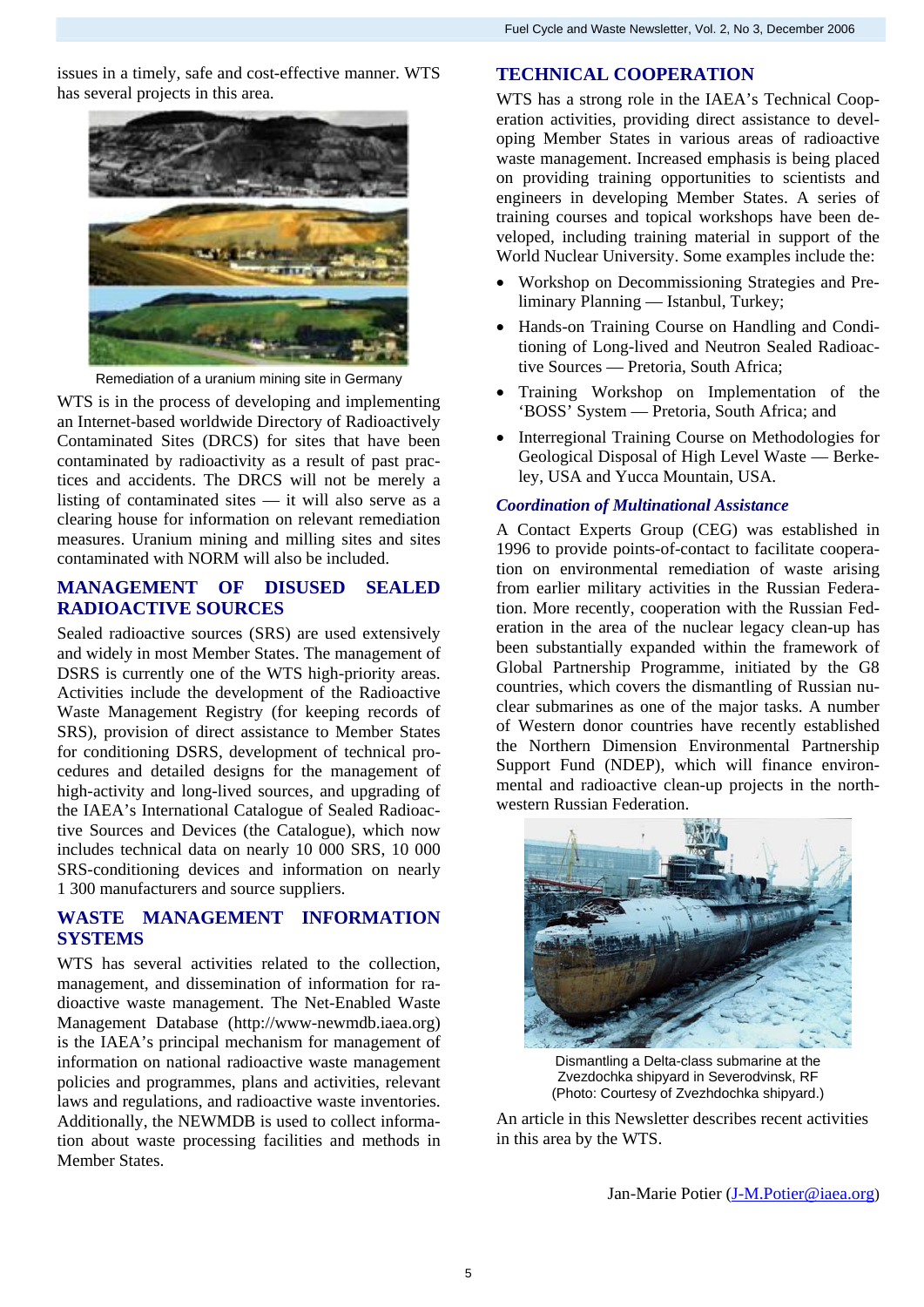## **Workshop on Planning and Design of Geological Repositories, IAEA, Vienna, 25–27 September 2006**

The preparation of a technical report on the planning and design considerations for geological disposal of high-level long-lived waste and/or spent nuclear fuel (SNF) has been initiated. The objective of the task is to report to Member States (MSs) practical and updated information on the way a geological repository programme can be defined, planned and designed, with special attention to all aspects having an impact on the timing, including the assessment of safety. Both positive and negative experiences associated to the development of repositories may help elaborating the necessary guidance to interested countries on how to outline, implement or improve their national approaches when integrating all aspects for geological repositories.

A workshop on Planning and Design of Geological Repositories was convened to collect updated information and specific needs from Member States for discussion. 26 participants from 19 MSs attended the workshop. Both industrialized MSs with well advanced geological repository programmes and MSs just entering or still to start such programmes were well represented.

From their presentations, it was noticed that countries like Sweden or Finland expect to take over 4 decades from the first decision taken to initiate a waste disposal programme to the attainment of an operating repository.

Representatives from Germany noted that a severe setback in repository development has been experienced. Nevertheless, German experiences at the Gorleben site (salt rock) and Konrad facility (used iron-ore mine) are useful additions to the international data-base.

Due to the interruption of 'SNF take-back' agreements with the former USSR, new programmes have started in Bulgaria, Hungary and Lithuania. These three countries are in the preliminary planning of repository development for their SNF with implementation scheduled for the far future. Currently, the legal requirements and backgrounds to siting investigations through conceptual planning and design are being considered.

France, Switzerland and UK have also experienced some setbacks in repository development. Representatives expressed the opinion that they had successfully re-established their programmes. They underlined, respectively, the phased approach of repository design and implementation (2006 law), the demonstration of the feasibility of the disposal in Opalinus clay including technical review and stakeholder consultation, and the development of an underground repository, placing emphasis on the application of proven technology.

The Asian countries are at various stages of development of the use of nuclear energy. China, Japan and India have well planned and structured geological disposal approaches, with flexible planning including due consideration of a volunteering siting approach.

Brazil is currently developing expertise with respect to preliminary site investigations in crystalline and clay formations.

South Africa is now engaged in forming an appropriate legal and repository planning framework, which will accommodate the involvement of all stakeholders.

Discussions indicated that, to prepare its advice, the IAEA should consider the following topics: a) transitions from generic to site-specific design; b) programme planning and management processes; and c) design premises/processes for selection and optimization with respect to safety and other criteria.

Preliminary feasibility and safety assessment are a prerequisite to guide the level of details required in design. Host formations suitable for the construction of repositories and appropriate depths are now well identified. However, focus is still needed on site specific constraints as they relate to the time constraints bearing on safe performance of the repositories. Finally, a quality management system for data collection and model validation or verification will need to be developed.

The recommendations arising from the presentations and discussions of this workshop are the first building blocks, on which a report in the Technical Report Series (TRS) providing guidance on the planning and design of geological repositories will be written to be published in 2009.

Bernard Neerdael [\(b.neerdael@iaea.org\)](mailto:b.neerdael@iaea.org)

## **Contact Expert Group (CEG) – Workshops in 2006**

The objectives of the Contact Expert Group (CEG) for International Radwaste Projects in the Russian Federation are to promote co-operation with and assistance to the Russian Federation in activities related to nuclear legacy clean-up and improvement of management of accumulated radioactive waste and spent nuclear fuel.

Two CEG workshops have been undertaken in 2006.

- 1. Strategic Aspects on Management of Radioactive Waste and Remediation of Contaminated Sites (26–27 April 2006, Stockholm, Sweden).
- 2. Isolation and Disposal of Radioactive Waste (28–30 June 2006, Olkiluoto, Finland).

At the first workshop contemporary practices relating to the organisation of state systems for management of radioactive waste as they have been developed by Western countries with advanced waste management programmes were reviewed. The lessons learned for application in the Russian Federation were extracted. Legislative aspects and state-of-the-art technologies for remediation of contaminated sites and facilities in the Russian Federation were identified and provided useful examples and relevant experience for application. Now, partly through the activities of the CEG, remediation of the hazardous nuclear facilities has been initiated in the Russian Federation.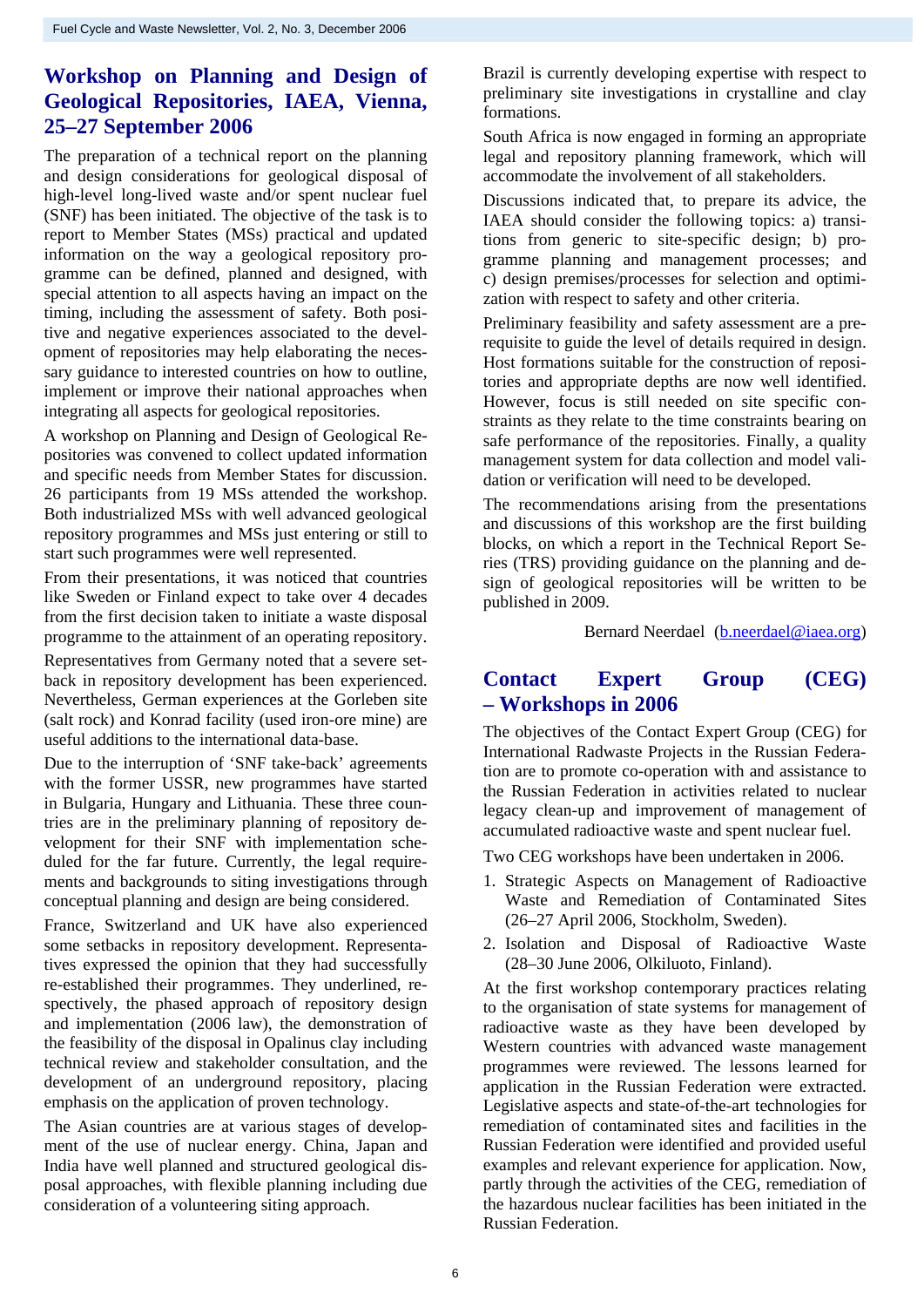At the second workshop, the following two major topics were discussed:

- 1. Predisposal and long-term storage of radioactive waste; and,
- 2. Regulatory aspects and practical experience in the radioactive waste disposal.

In general, it was recognized that proven technologies and experience in development, construction and operation of disposal facilities for low and intermediate level waste (LILW) exist. They are available in many countries and provide examples for application in the development of similar facilities in the Russian Federation.



Underground disposal facility for LILW in Olkiluoto (Picture courtesy of POSIVA Oy)

Currently, there are no repositories in existence for the disposal of heat-generating fuel and high-level radioactive wastes. Guidance for the development of such facilities in the Russian Federation can be obtained by consideration of the 40 to 50 years of development in the USA and elsewhere of the scientific basis for radioactive waste disposal. It is generally recognized that geological disposal will be the most suitable method for the disposal of fuel and high level wastes. As in other Member States, the waste disposal facilities will have to be adapted to suit the special social conditions prevailing in the Russian Federation when the decision to proceed with disposal is made.

The workshop in Finland provided an opportunity for CEG Members to visit the underground repository for LILW in Olkiluoto and the nearby construction site of the proposed geological disposal facility for high-level waste at Onkalo. Exposure to these facilities provided insights to the special operating and safety conditions that will be encountered in underground waste disposal facilities.

Information and key presentations given at the workshops are available on the CEG website:

## [http://www.iaea.org/OurWork/ST/NE/NEFW/CEG/ceg\\_repo](http://www.iaea.org/OurWork/ST/NE/NEFW/CEG/ceg_reports.html) [rts.html](http://www.iaea.org/OurWork/ST/NE/NEFW/CEG/ceg_reports.html)

The key findings and recommendation of the CEG workshops have been presented in Munich, Germany at the  $20<sup>th</sup>$  CEG meeting. These recommendations will be accommodated in new international projects with the Russian Federation.

Sergey Bocharov (s.bocharov@iaea.org)

## **Developments in Decommissioning**

In general terms, the approach to decommissioning nuclear systems and the techniques used are straightforward and decommissioning projects can be managed in ways similar to other engineering projects of comparable sizes and complexities. The goals of the project management are to ensure safety and keep risks and costs to a minimum. Using experience and strategies to meet the goals include project planning and preparation, forming a project management organization with defined responsibilities, adopting the right technology for the job and ensuring that the appropriate specialists are available to obtain the desired safety-related effects.

With this simple and well-known approach to engineering project management, it has been possible to reach full awareness of the need for resources for and constraints of safe and cost-effective decommissioning. A significant number of decommissioning projects have been carried out in Member States. Lessons learned in the conduct of these works have led to the identification of a list of factors to be observed during the decommissioning processes. These lessons have helped the WTS to create information packages that can help future decommissioning projects.

With regard to the tools being used, the decommissioning business cannot yet be regarded as fully mature, and standard packages are not yet available for all decommissioning activities. However, together with the formation of the right organization, the developing technologies can be used to continue to reduce risks.



) Handheld Mechanical Cutting Equipment (saw for Small Contaminated Pipes (Courtesy of SCK-CEN, Belgium)

The technologies associated with decommissioning are not always the most advanced. The lesson of experience, and the principle to be applied, is to select techniques that are fit for purpose yet are the simplest required to achieve the task (see Figure above). Given this principle it is vital to recognize when specialist approaches and tools are required. The collective experience recorded by WTS is intended to provide this competence.

Lessons learned regarding the interlinked aspects of organisation, strategy and planning are diverse and complex. Over and above the selection of the right dismantling and decommissioning techniques, perhaps the most significant points that have been noted at the IAEA, relate to the choice of personnel, correct definition of the endpoints and clear definition of the decommissioning activities and their proper sequencing.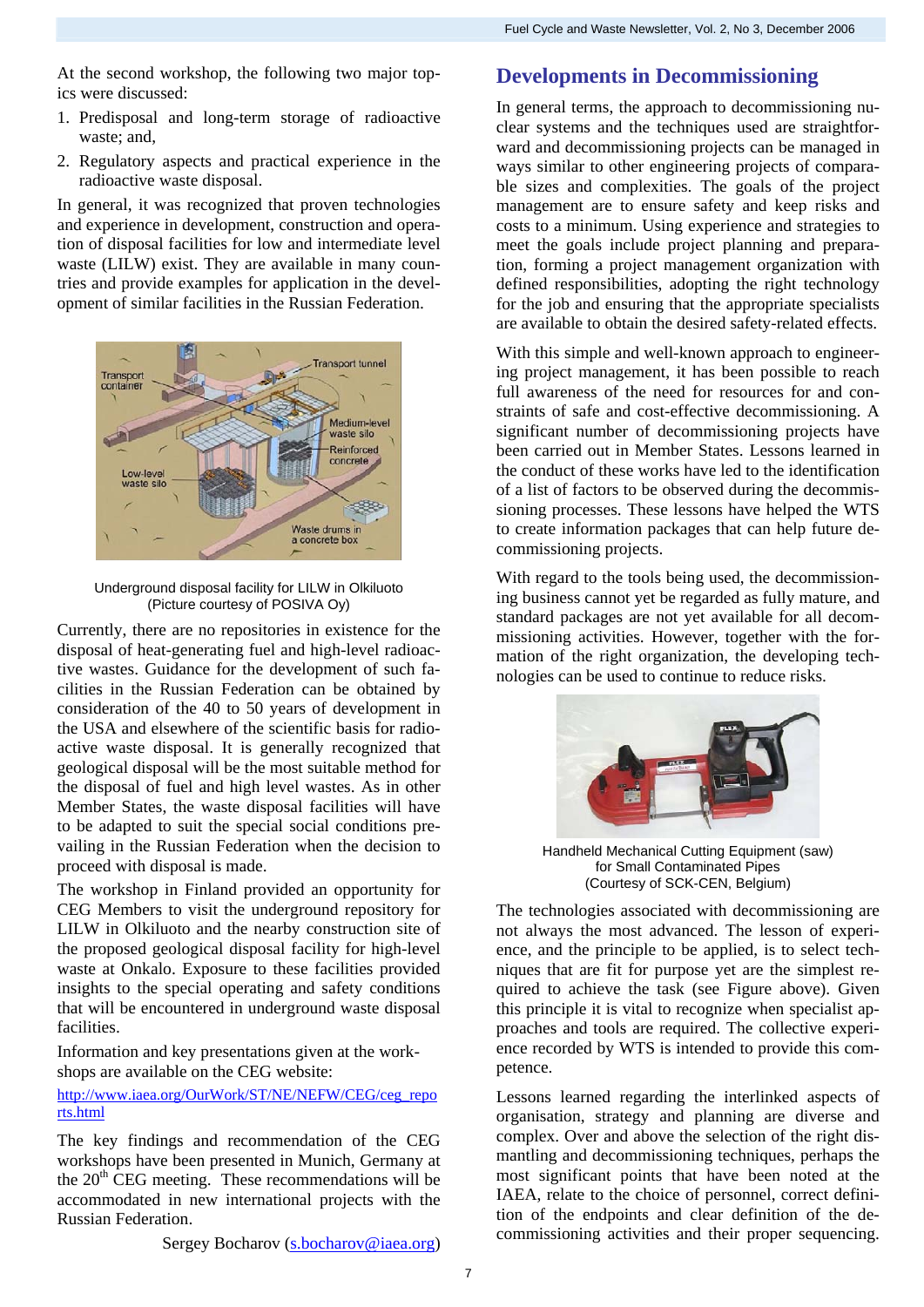This sequencing should ensure, as far as possible, that upstream events do not adversely affect downstream ones. In common with all projects, contingency allowances for unforeseen events are absolute requirements in the planning processes as are the process of continuous project review and adjustment.

can be transferred onto the decommissioning team, but Staff who operated the facility during its working life training is required in order to reflect the change in discipline and attitude. Experience has shown that cooperation between the re-assigned operating organization and decommissioning experts with clear prior experience of organizing and discharging decommissioning projects is the most effective combination.

the life-cycle cost estimates of nuclear facilities. With-Decommissioning costs need to be incorporated into out this inclusion, estimations of liabilities and the appropriate allowances for legacies on the balance sheet are not possible.

commissioning projects carried out in technically ad-Using the lessons learned from the experiences of devanced organizations in the Member States, the IAEA, along with other international organizations is working to develop standardized decommissioning cost models. This allows the IAEA to meet its statutory requirement to disseminate processes leading to the successful decommissioning of redundant nuclear facilities. Most specifically, along with the application of the most relevant technologies, costs to Member States are to be kept as low as possible.

#### Michele Laraia (m.laraia@iaea.org)

## **Singapore: Neutron Source Recovery, Conditioning and Repatriation to supplier**

to solve a problem with a neutron source that had been In 2005, Singapore approached the IAEA for assistance at the National University of Singapore since the early nineteen sixties.

tory (LANL), USA it came to be known by the IAEA's Through close work with Los Alamos National Labora-Technical Support Unit (TSU) that the US DOE was engaged in bilateral work with the Government of Singapore (the Mega Port Project) to detect illicit trafficking of sources or radioactive material. One of the Health Physicists in the USDOE team, from LANL, was contacted and it proved possible to engage his services for the repatriation of the neutron source in Singapore. IAEA costs were to be minimized by use of LANL's staff support.

package was shipped to Singapore as part of the coop-In 2005, a specially constructed capsule and a type A eration with LANL to make it available for the operation.

source, provided all of the necessary technical informa-QSA Global, Germany, the manufacturer of the neutron tion of the design of the device and agreed that they would take it back. The packaging and repatriation operations were undertaken in March, 2006.

was totally embedded in a paraffin moderator, which Information from QSA Global indicated that the source was so unusual that the specialists from LANL proclaimed to never previously have had seen such a configuration. The source configuration and radiation output was confirmed by direct observations.





Examining the source The final transport

package

It was decided that the source was to be recovered by cutting the outer steel casing and cutting the paraffin in reasonably sized pieces until the central area was reached and the lead shield housing the source exposed. Special neutron shields were made ready to ensure safety.

Physics Department at the University, the inner source When this was done in a specially allocated area of the shield was exposed and the lid was removed. Smear tests were carried out to confirm that the source was not leaking or otherwise adversely affecting the environment.

form capsule and packed in a certified type A package. The source was recovered and encapsulated in a special Certified technical procedures developed by WTS were used in the process.

ternational transport regulations. All required documen-The package was closed and labelled according to intations were prepared and the package was picked up by the shipping agent.

lighting the main milestones of the work and indicating Meeting all quality control measures, a protocol highthe conduct of the operation without incident was prepared and signed by the IAEA Technical Officer and other involved individuals. The Head of the Physics Department cleared the Protocol.

sity of Singapore was recovered, conditioned for trans-In summary, a neutron source at the National Univerport according to the International Transport Regulations and prepared for shipment back to the original supplier. The source arrived in Germany in April 2006 and the supplier has taken over its title. A long standing problem in Singapore has been resolved.

sources has been developed and confirmed and can be An approved methodology for dealing with neutron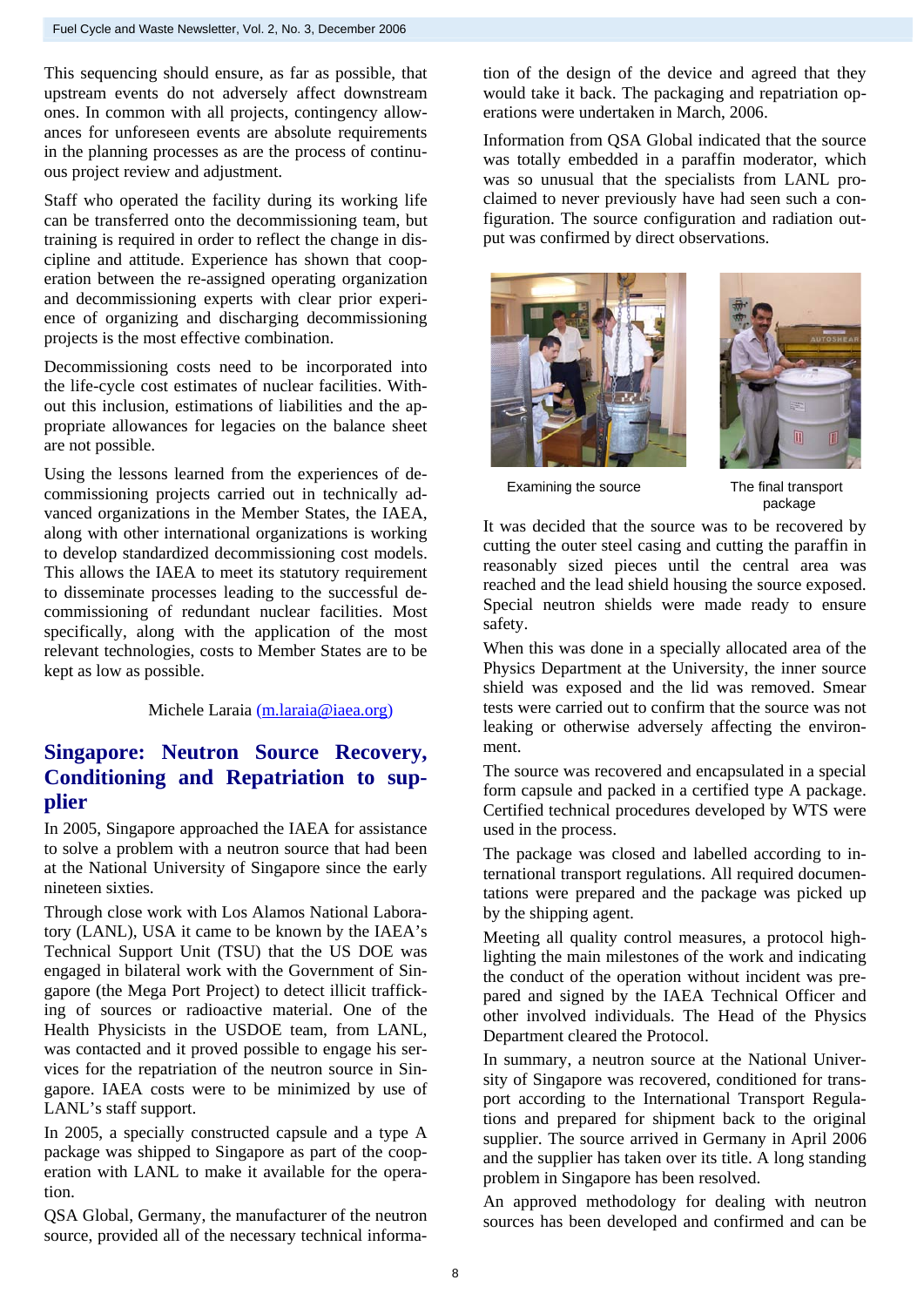applied to other similar situations that are sure to be encountered in the future.

### Mohamed Al-Mughrabi (m.al-mughrabi@iaea.org)

### **Training** in & Demonstrations of **Disposal Technologies in Underground Laboratories**

velopment related to the geotechnical science and nu-By the turn of the last century much research and declear engineering aspects of geological disposal had been completed. The early underground research laboratories had been closed and activities were being run down in the second generation facilities. This meant that much of the expertise that had been developed and focused at the research centres had to be maintained or transferred to another generation of scientists and engineers that are required to continue working on the controversial projects intended to ultimately lead to the solution of one of the nuclear industry's perennial difficulties — the safe and permanent disposal of heat generating and very long-lived radioactive wastes.

Member States in which working laboratories existed In 2001, under the auspices of the IAEA, a number of came together in a Network of Centres of Excellence and offered the use of their facilities for joint training, research and development activities with other Member States. Partially the purpose was to provide a means for the continuing use of these facilities. Underground Research facilities have been notoriously expensive to build and operate and have depended on international collaborations for funding. Historically, these collaborations had been between Member States with relatively advanced Waste Management Projects. The IAEA based Network allowed for the inclusion of Member States with less well developed programmes.

panded to include facilities in the following Member Since 2001, the core group of the Network has ex-States: Belgium, Canada, Sweden, Switzerland, the United Kingdom and the USA. All other Member States are invited to take part in the activities of the core group and, so far, over 25 other Member States have taken advantage of the opportunities that the Network provides. The Membership of the core group is dynamic and, as national programmes change and underground laboratories close or are developed, it is expected that the list of Member States in the core group will vary. For example, Sweden (SKB) joined the core group in 2003 when its own program had the facilities to offer. One of the founder Members, AECL Canada, is now closing its URL. However, still, Canada is able to offer services to the Network by providing expertise for training engineers and scientists from the Member States with developing waste management programmes.



Preparing a room for experiments at the Canadian Underground Research Laboratory (URL) (Photo: Courtesy of AECL, Canada)

To now, the Network has been unable to develop a joint experiment under its auspices. However, major national and multinational experiments continue to be undertaken at the underground facilities and these have become foci for Training Courses sponsored by the IAEA's Department of Technical Cooperation. In general, the Network core members provide both the physical facilities and the experienced personnel for the courses at no cost to the IAEA.

Since 2001, more than 150 people from over 20 countries have taken part in 11 training courses. A total of 8 more courses are planned for 2007 and 2008.

Initially, the courses focused on the historical developments of underground facilities and the associated fundamental aspects of geological disposal. Both the participating and core Member States have subsequently agreed that the courses should be extended to include subjects such as numerical modelling and its development and validation through underground work and, more generally, aspects of social acceptance in the development of geological waste disposal programmes.

The Network project provides feedback to the IAEA that has helped to develop its other projects. Relevant CRPs are described later in this Newsletter. Two of these on numerical modelling and swelling clays have been requested by the Member States through the Network. In this regard, the Network allows for synergies between the IAEA Departments which otherwise would not occur.

Further information on the Network and its activities is available at the following website:

([http://www.iaea.org/OurWork/ST/NE/NEFW/wts\\_net](http://www.iaea.org/OurWork/ST/NE/NEFW/wts_network.html) [work.html](http://www.iaea.org/OurWork/ST/NE/NEFW/wts_network.html))

The means for gaining participation in future training courses and Fellowships at the Undergound Research Laboratories are described.

Malcolm Gray [\(m-n.gray@iaea.org](mailto:m-n.gray@iaea.org))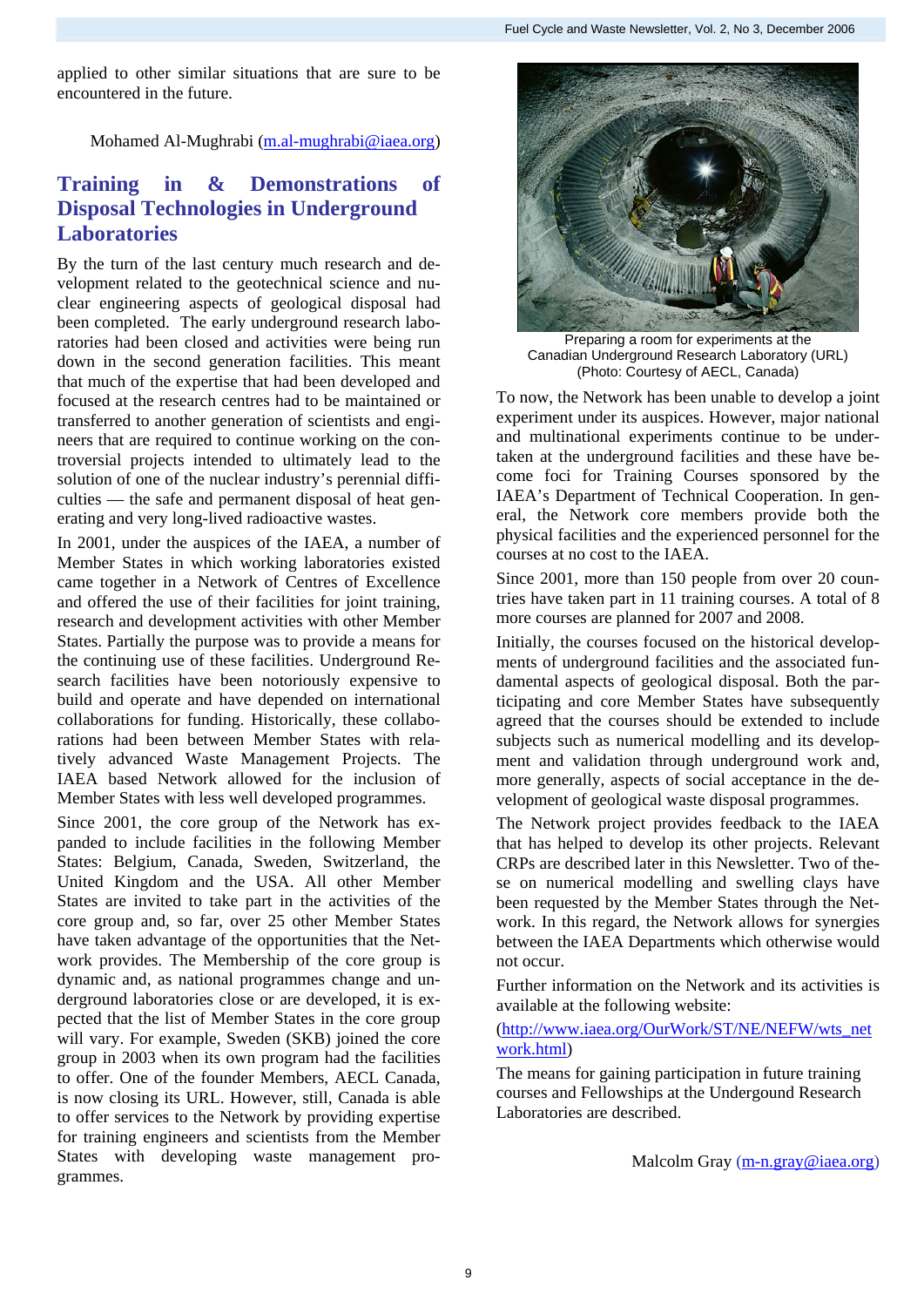## **Coordinated Research Projects (CRPs)**

## **CRP on Innovative and Adaptive Technologies for Decommissioning**

Although the state-of-the-art technology for decommissioning nuclear reactors is probably adequate to cope with most difficulties associated with the dismantling of such facilities, it is generally imperative to improve, adapt or optimise technologies for the specific needs of the reactor to be dismantled. Also, it may be possible in many cases to develop or adapt simpler decommissioning technologies rather than purchase costly equipment, e.g. remote handling equipment. Learning from others rather than re-inventing the wheel makes sense in today's globalisation context.

The overall objective of the CRP on Innovative and Adaptive Technologies for Decommissioning (2004–8) is to promote R&D activities, as well as the exchange of information and transfer of knowledge, in order to improve the technologies that are important in the planning and implementation of decommissioning. This should be achieved through a better understanding of the decision-making process in technology comparison and selection and relevant issues affecting the entire decommissioning process.

The specific objectives of the CRP include the following general aspects:

- To establish methodologies and data needs for developing concepts and approaches relevant to technology comparison and selection in decommissioning;
- To improve and expand the database on applications and performance of various types of decommissioning technologies; and,
- To address specific issues for individual decommissioning technologies and generate data relevant to their comparison and selection.

Immediately following approval of the CRP, prospective participants were invited to propose research contracts (partly supported financially by the IAEA) or agreements on relevant topics. The process of selecting and awarding agreements/contracts was completed by mid 2004. The following countries are represented: Argentina, Austria, Belgium, Brazil, Cuba, Czech Republic, Denmark, the Republic of Korea, Norway, Russian Federation, Slovakia, Ukraine and United Kingdom. Soon after the proposal selection, Norway's Institute for Energy Technology (IFE) was contacted and kindly accepted to host the first Research Coordination Meeting (RCM) at its Halden facilities (April 2005). IFE performs research in nuclear and other energy technologies. The Halden Virtual Reality (VR) Centre builds on IFE's vast experience in advanced graphical

visualization technologies and human factors. The Figure below shows how VR helps to simulate and optimise activities in hostile environments, including decommissioning. The second RCM was hosted by UKAEA in the vicinity of the Windscale site, UK (Nov. 2006).



Virtual Reality at Work, Halden, Norway

The quality of the decision-making process for selecting scenarios and technologies for decommissioning of nuclear facilities is strongly dependent upon the quality and extent of input data. To arbitrarily quote one example, the contribution to the CRP from DECOM Slovakia is to prepare and to perform a set of model calculations, to analyse the results, and to develop recommendations for supporting the decision-making process. The model calculations address the developing of inventory data for shutdown NPPs, typical decommissioning scenarios, and parameters of decommissioning technologies involved. The results of model calculations will be analysed and cost-benefit/multi-attribute analyses will be performed in order to assess the effects of using various decommissioning technologies, the effect of the radiological state of the NPP after shut down, and the effect of deferred dismantling and other parameters. Advanced costing methods and the newly developed computer code OMEGA for standardised calculation of cost and other decommissioning parameters will be used for model calculations. There is substantial and successful international collaboration in this area. The workshop called for these efforts to be enhanced and expanded on the basis of voluntary decisions by states interested in converting reactors or shipping spent fuel.

Michele Laraia ([m.laraia@iaea.org>](mailto:m.laraia@iaea.org)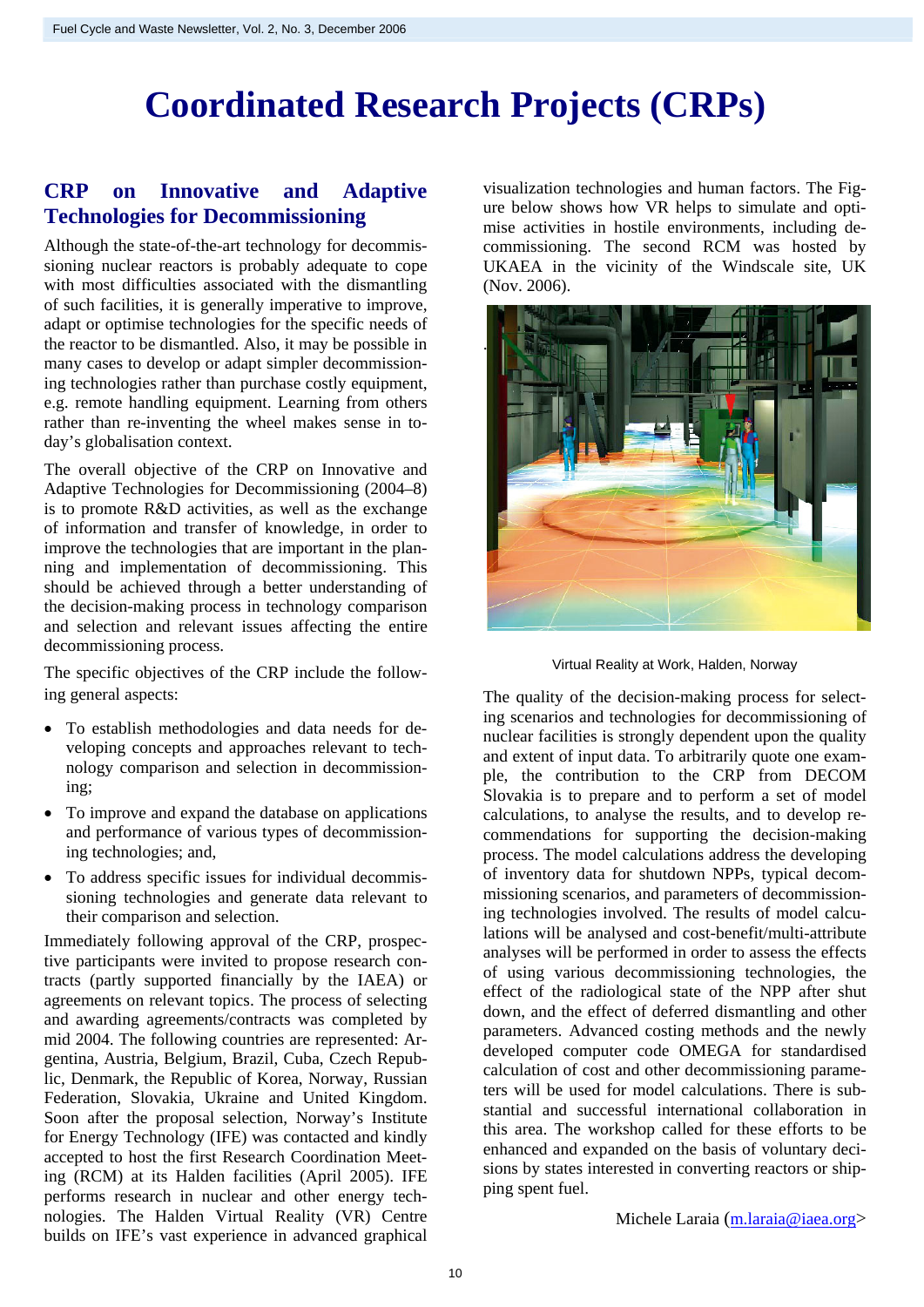## **CRP on Numerical Modelling in Support to Site Characterisation and Performance Assessment**

The purpose of this CRP is to evaluate the use and performance in Member States of available numerical modelling tools as a means of integrating existing experimental data and of supporting/guiding the development of activities, more especially in the field of site characterization and performance assessment.

Technical as well as time and economic constraints result in sparse data sets available for site characterization. Extraction of information from these limited data sets and their incorporation into predictive models remains a complex and interdisciplinary process. The large range of spatial and temporal scales involved in a performance assessment study necessitates the use of a variety of conceptual and numerical models that a) capture the salient features of the geologic system as well as the potential impacts of the repository, b) are capable of explaining the current system state as represented by field observations, c) provide the basis for predictive calculations over long time periods, and d) are sufficiently robust and tested so their inherent uncertainties can be assessed.

The specific objectives of the CRP are aimed to assist Member States in:

- Evaluating the approaches and modelling tools used in the frame of their programmes;
- Broadening when applicable the databases previously been used for model validation; and
- Taking actions to decrease the level of uncertainty associated with numerical predictions.

By their nature, the codes are 'works in progress' and they are refined and improved continuously as the data sets derived from continuing site evaluations are enhanced. Underground Research Facilities are providing most of the information available for verification/validation. Most of the CRP participants have the opportunity to be trained on modelling approaches and codes through courses organized in the frame of the TC Project INT/9/173 'Training in and Demonstrations of Waste Disposal Technologies in URF'.

The first RCM took place in September 2006 in China and was hosted by BRIUG (Beijing Research Institute of Uranium Geology), with representatives of the 5 research contract holders (Brazil, China, Lithuania, Romania, Ukraine) and the 5 research agreement holders (Belgium, India, the Republic of Korea, UK, USA). The issue dealt with (numerical modelling) and the large area covered (site characterization and performance assessment) make coordination challenging, when referring to host rocks, models/codes but also near- versus far-field, level of development, etc. With a view of defining the work plan for the second year, extended discussions took place to identify, describe and plan common cases, required data sets, benchmarking, etc. Two test cases were defined, respectively for process modelling (to develop and compare defensible modelling approaches for a UKR-based generic site), and for performance assessment modelling (to develop and compare probabilistic and possibilistic  $-$  i.e. fuzzy logic — approaches).

Bernard Neerdael [\(b.neerdael@iaea.org](mailto:b.neerdael@iaea.org)>)

## **CRP on Disposal Aspects of Low and Intermediate Level Decommissioning Waste**

Radioactive waste originating from decommissioning of nuclear facilities and installations needs to be managed in a manner which is compatible with internationally agreed principles and standards. The conditioning and disposal methods chosen should, in particular, be commensurate with the specific characteristics of this type of waste. Different repository constructions already used or planned to be used in a number of IAEA Member States, both in near surface and geological formations, provide suitable options for disposing each particular waste type.

To address the specific needs of national decommissioning programmes, the IAEA conducted the Coordinated Research Project on Disposal Aspects of Low and Intermediate Level Decommissioning Waste. Within this, information on, and experiences in, various countries from past and on-going decommissioning projects were compiled and evaluated. The following countries have taken part in this research project: Argentina, Canada, China, Germany, Hungary, India, the Republic of Korea, Lithuania, the Russian Federation, Slovakia, Sweden, Ukraine and USA. In addition, UK has participated as an observer.



Layout of the SFR repository extension for decommissioning waste (Photo: Courtesy of SKB, Sweden)

The objective of this project was to provide information on some national approaches in managing different kinds of radioactive waste arising during the decommissioning of nuclear facilities. Emphasis was put on specification of waste inventories, their characteristics, performance in disposal systems and on formulating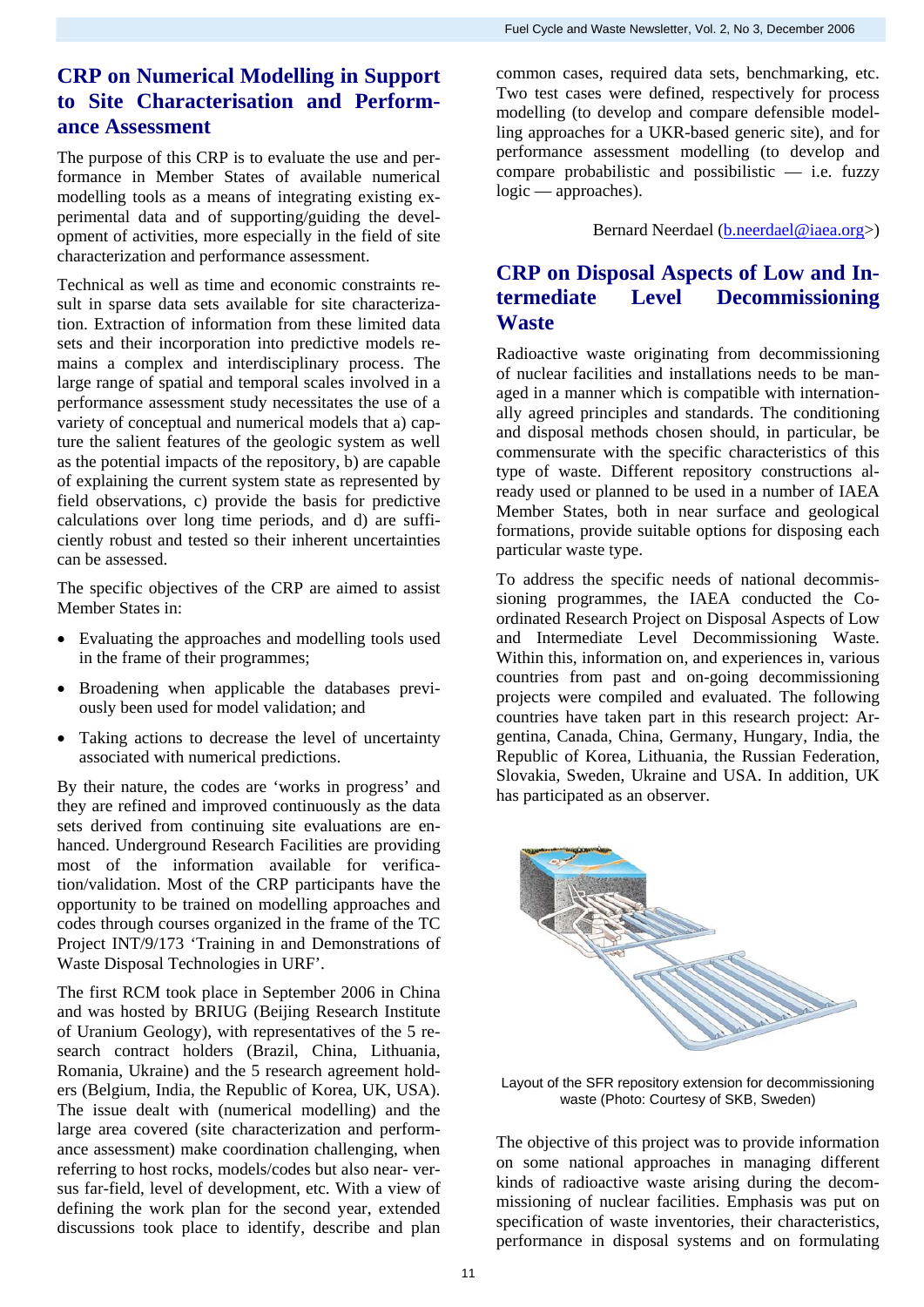appropriate strategies for their management. Also, the interaction between waste, safety assessment and repository design was highlighted and discussed. This information is important in particular for planning and designing a disposal facility accepting decommissioning waste.

Lumir Nachmilner ([L.nachmilner@iaea.org\)](mailto:L.nachmilner@iaea.org)

## **CRP on Cementitious Materials for Long Term Storage and Disposal**

The CRP will investigate the behaviours and performance of cementitious materials used for an overall waste conditioning system based on use of cement, [including waste packaging (containers), waste immobilisation (waste form) and waste backfilling, as well as, interaction and interdependencies of these individual elements (containers, waste-form, backfill)], during long term storage and disposal, and understand the processes that may result in the degradation of their physical and chemical properties. The CRP is planned to commence in the early 2007. Member States and institutions have been urged to submit their applications by the end of November 2006.

Exchange of information and research co-operation in resolving similar problems between different institutions in Member States will contribute towards improving waste management practices, its efficiency and general safety. The execution of the CRP will promote the exchange of advanced information on the ongoing research and development activities and facilitate access to the practical results of their application for conditioning or packaging of specific waste types.

The following topics will be considered:

- Cementitious materials for radioactive waste packaging: including radioactive waste immobilisation into waste form, waste backfilling and containers.
- Emerging and alternative cementitious systems.
- Physical-chemical processes occurring at production of cement compound (cement hydration) and their influence on the cement compound quality.
- Methods of production of cementitious materials for: immobilization into wasteform, backfills and containers.
- Conditions envisaged for packages (physical and chemical conditions, temperature variations, groundwater, radiation fields.).
- Testing and non-destructive monitoring techniques for cementitious materials.
- Waste acceptance criteria for waste packages, waste forms and backfills. Transport, long term storage and disposal requirements.
- Modelling and simulation of long term behaviours of cementations materials used for packaging, waste

immobilisation and backfilling during long term storage and disposal.

Zoran Drace [\(z.drace@iaea.org\)](mailto:z.drace@iaea.org)

## **CRP on Upgrading of Near Surface Disposal Facilities**

Many of the existing disposal facilities for low and intermediate level radioactive waste were developed and began operations long before current regulatory requirements took effect and IAEA requirements and guidance, safety assessment methodologies and recommendations for quality management systems became available. Pursuant to the Article 12 of the Joint Convention and respecting new developments in addressing safety issues of disposal facilities, both operational and long term, corrective actions have been carried out or are planned at those facilities which for some reason have not complied with the current standards.

The term 'corrective action', comprises all activities and measures undertaken to:

- 1. Achieve compliance with modified regulatory requirements;
- 2. Rectify an existing unsafe condition;
- 3. Prevent an unsafe condition from occurring in the future;
- 4. Respond to societal demands.

Even if the rationales for upgrading repositories are clear, the implementation of particular procedures, both administrative/managerial and technical need further investigation and systemization. Specific problems encountered in Member States carrying out corrective actions have required adoption of existing and developing new procedures. Knowing that sharing and exchanging the information on these outcomes and their dissemination through the IAEA may be of significant benefit to those Member States who have not completed the remediation activities, the IAEA will initiate a new CRP (to start in 2007) to summarize principles, decision schemes, technical approaches and specific procedures applied to upgrading of near surface disposal facilities in Member States. By solving problematic matters during the facility development, the experience gained will also be beneficial to those MSs who plan to, or are initiating construction of, new disposal facilities.

It is anticipated that the results of this CRP will be useful to scientists, engineers, managers and others involved in assessing and improving the performance of existing near surface disposal facilities; the lessons learned from the application and evaluation of corrective actions may also be relevant in the development of new ones.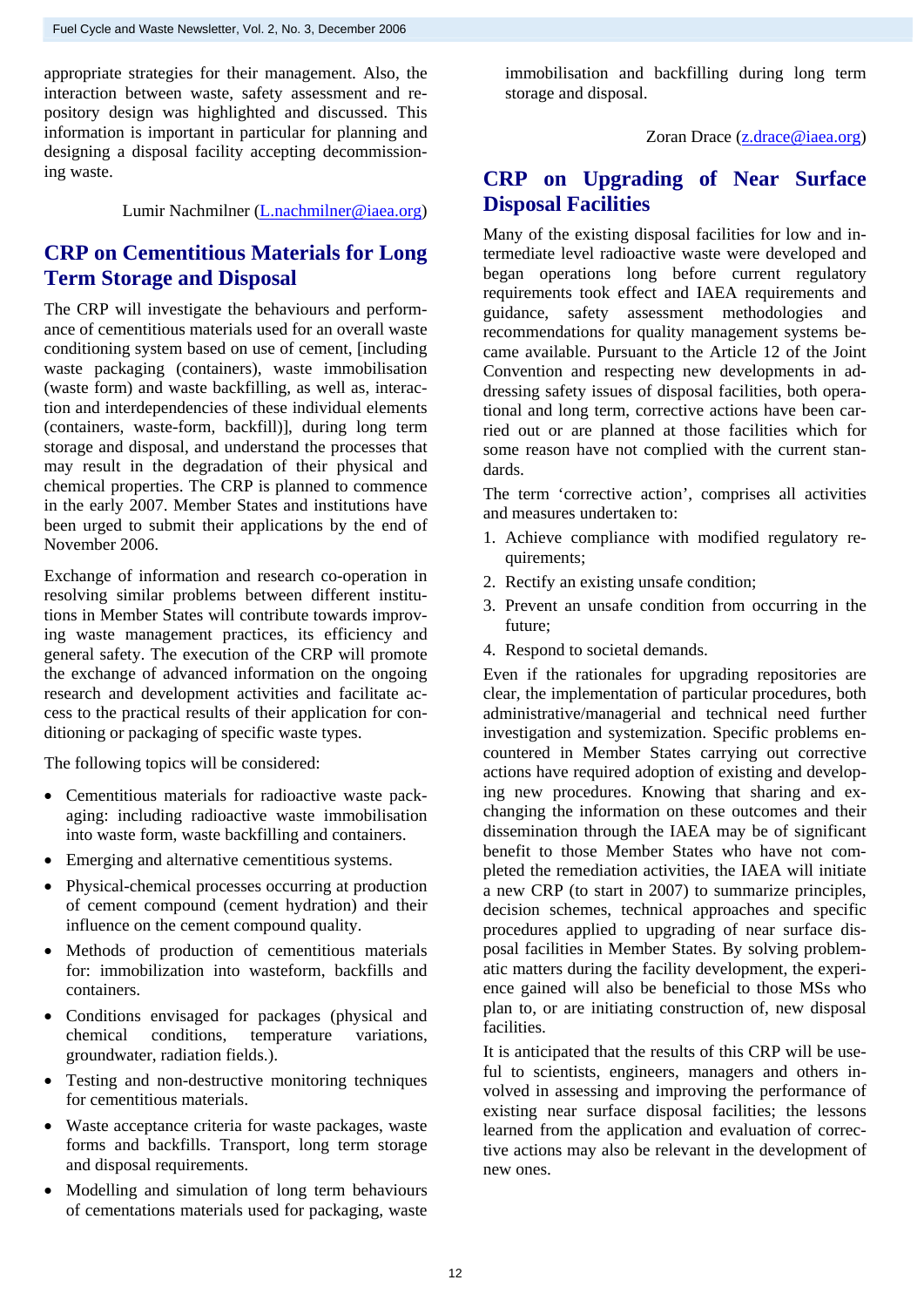The project is just being launched. Interested parties should make their proposals through the appropriate national liaison institutions.

Lumir Nachmilner ([L.nachmilner@iaea.org](mailto:L.nachmilner@iaea.org))

## **CRP on Swelling Clays**

It is said that work tends to expand to fill the time available. Similarly, some clay materials, when exposed to water, tend to swell to fill the space available. Clays have a well known property of resisting water flows and in normal civil engineering practice are used extensively to create lowly permeable layers such as the cores of dams and linings for lakes, ponds, canals and domestic waste disposal sites. Combining this ability to limit water flows with the swelling capacity, it has been proposed that these special clays could be used to seal geological repositories for radioactive wastes.



A pellet of swelling clay material made in 1991 (RHS) and in 2006 (LHS) after continuous exposure to water

The preceding Figure shows how a dense mixture of a swelling clay (bentonite) and inert sand can swell to over four times its original volume. Mixtures like the one shown in the above Figure have been proposed as 'buffer' materials in a number of national geological disposal programmes. The following Figure shows part of the KBS3 disposal project where bentonite-based buffer and backfill are proposed to separate the waste-containers from the host crystalline rock mass. The term 'buffer' is used as, under particular circumstances, the clay not only provides a physical barrier against water flow and fills the excavated voids but may also sorb and thereby retard the movement of radionuclide contaminants released from a supposedly breached container.



The term bentonite is derived from the name of the town of Fort Benton, Montana, USA. Large deposits of swelling clays underlie large tracts of Montana and Wyoming. Formed from the volcanic ashes released during the formation of the Rocky Mountains these clays contain a mineral called smectite, which has particle sizes of less than 2 μm, is electrochemically negative and gives the clay its potentials for swelling and sorption.

Possible sources of similar clays are distributed throughout the Member States and for practical reasons (large quantities of these materials are needed for sealing geological repositories) it would be useful to have mechanisms by which suitable deposits can be identified.

In 2003, the IAEA initiated a CRP to create guidelines for the selection of appropriate materials by defining necessary characteristics. Member States that are part of the Network of Centres of Excellence — Canada and Sweden — (see earlier article) were joined with other Member States (China, the Czech Republic, India, Japan, the Republic of Korea, the Russian Federation, South Africa and Ukraine) to develop the guidelines and appropriate data bases. Each Member State represented will test the developed clay classification and selection criteria against deposits within its own borders.

The last research committee meetings for this CRP will take place in December this year and it is projected that the results of the work will be reported in a Technical Document (IAEA-TECDOC) which should be available for publication in late 2007. The methodologies and criteria recommended in this document are intended for application by all Member States with HLW management programmes.

Malcolm Gray ([m-n.gray@iaea.org\)](mailto:m-n.gray@iaea.org)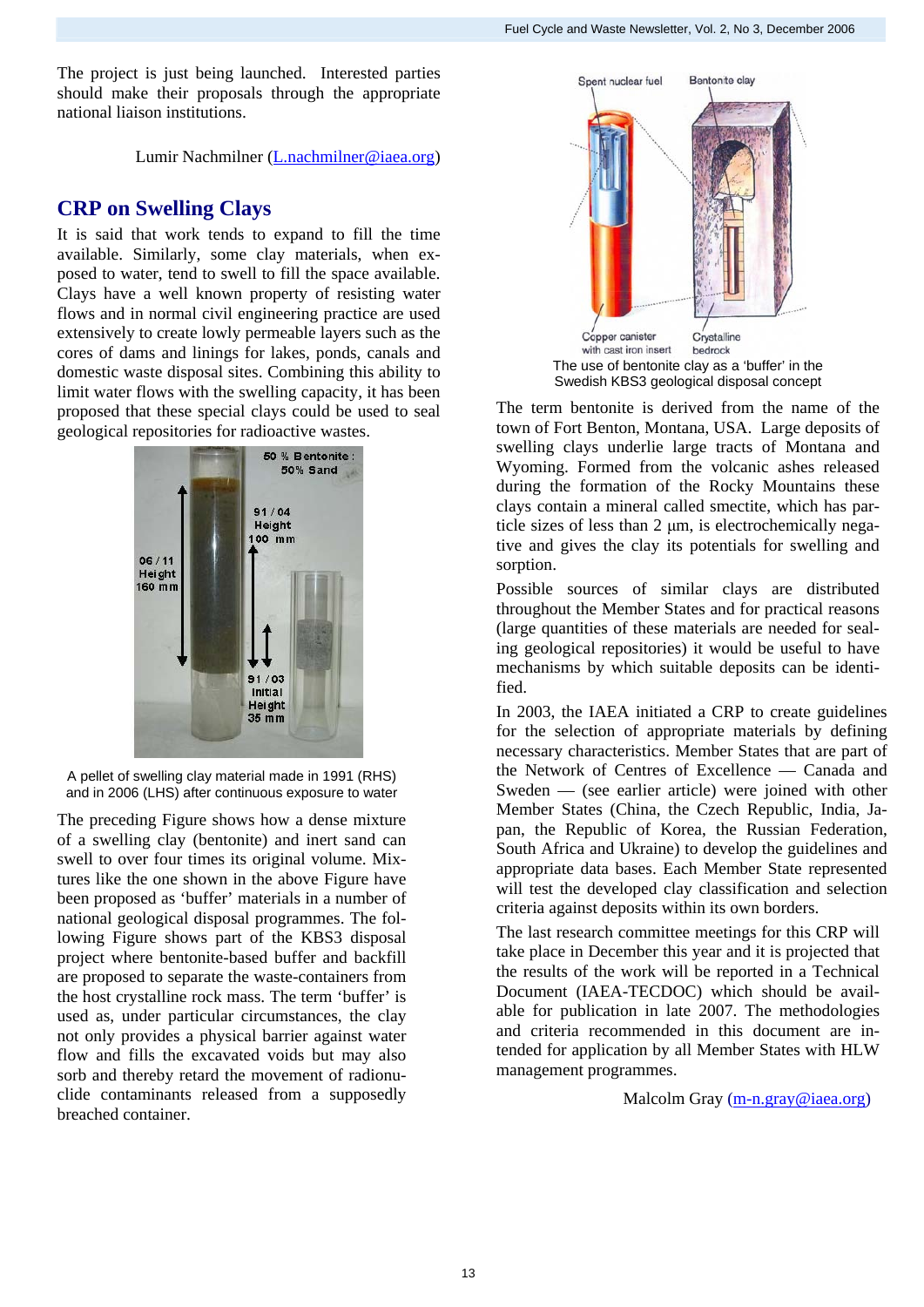## Recent Publications



#### [IAEA-TECDOC-1504](http://www-pub.iaea.org/MTCD/publications/PDF/te_1504_web.pdf)

Innovative Waste Treatment and Conditioning Technologies at Nuclear Power Plants (2006)

## [Technical Reports Series No. 440](http://www-pub.iaea.org/MTCD/publications/PDF/TRS440_web.pdf)

Dismantling of Contaminated Stacks at Nuclear Facilities (2005)

Decommissioning of Underground Structures,

#### [Technical Reports Series No. 441](http://www-pub.iaea.org/MTCD/publications/PDF/TRS441_web.pdf)

[Technical Reports Series No. 439](http://www-pub.iaea.org/MTCD/publications/PDF/TRS439_web.pdf)

Systems and Components (2006)

Management of Problematic Waste and Material Generated During the Decommissioning of Nuclear Facilities (2006)

#### [Technical Reports Series No. 442](http://www-pub.iaea.org/MTCD/publications/PDF/TRS442_web.pdf)

Remediation of Sites with Mixed Contamination of Radioactive and Other Hazardous Substances (2006)

#### [Technical Reports Series No. 443](http://www-pub.iaea.org/MTCD/publications/PDF/TRS443_web.pdf)

Understanding and Managing Ageing of Materials in Spent Fuel Storage Facilities (2006)

[Technical Reports Series No. 444](http://www-pub.iaea.org/MTCD/publications/PDF/TRS444_web.pdf) Redevelopment of Nuclear Facilities after Decommissioning (2006)

Technical Reports Series No. 445 Applicability of Monitored Natural Attenuation at Radioactively Contaminated Sites (2006)

[Technical Reports Series No. 446](http://www-pub.iaea.org/MTCD/publications/PDF/TRS446_web.pdf) Decommissioning of Research Reactors: Evolution, State of the Art, Open Issues (2006)

Technical Reports Series No. 450 Management of Long Term Radiological Liabilities: Stewardship Challenges (2006)

[IAEA-TECDOC-1478](http://www-pub.iaea.org/MTCD/publications/PDF/TE_1478_web.pdf) Selection of Decommissioning Strategies: Issues and Factors (2005)

#### [IAEA-TECDOC-1492](http://www-pub.iaea.org/MTCD/publications/PDF/te_1492_web.pdf)

Improvements of Radioactive Waste Management at WWER Nuclear Power Plants (2006)



af managemen<br>andt mactura à

## [IAEA-TECDOC-1505](http://www-pub.iaea.org/MTCD/publications/PDF/te_1505_web.pdf)

Data Processing Technologies and Diagnostics for Water Chemistry and Corrosion Control in Nuclear Power Plants (DAWAC) (2006)

### [IAEA-TECDOC-1508](http://www-pub.iaea.org/MTCD/publications/PDF/te_1508_web.pdf)

Spent Fuel Management Options for Research Reactors in Latin America (2006)

### [IAEA-TECDOC-1515](http://www-pub.iaea.org/MTCD/publications/PDF/te_1515_web.pdf)

Development of Specifications for Radioactive Waste Packages (2006)



### [IAEA-TECDOC-1516](http://www-pub.iaea.org/MTCD/publications/PDF/te_1516_web.pdf)

Viability of Inert Matrix Fuel in Reducing Plutonium Amounts in Reactors (2006)

#### [IAEA-TECDOC-1518](http://www-pub.iaea.org/MTCD/publications/PDF/te_1518_web.pdf)

Retrieval of Fluidizable Radioactive Wastes from Storage Facilities (2006)



#### [IAEA-TECDOC-1521](http://www-pub.iaea.org/MTCD/publications/PDF/te_1521_web.pdf)

Characterization, Treatment and Conditioning of Radioactive Graphite from Decommissioning of Nuclear Reactors



#### [IAEA-WMRA-30](http://www-pub.iaea.org/MTCD/publications/PDF/wmra-30/WMRA30_Start.pdf)

Waste Management Research Abstracts, Volume 30 (2005)



**Reductive World**<br>Mategorian Profiles

#### [RWM Status and Trends](http://www-pub.iaea.org/MTCD/publications/PDF/WMDB-ST-4.pdf)

Radioactive Waste Management — Status and Trends, Report No. 4 (2005)

## [Radioactive Waste Managem. Profiles No. 7](http://www-pub.iaea.org/MTCD/publications/PDF/rwmp-7/RWMP-V7-cover.pdf)

A Compilation of Data from the Net Enabled Waste Management Database (NEWMDB) (2005)

#### [STI/PUB/1259](http://www-pub.iaea.org/MTCD/publications/PDF/Pub1259_web.pdf)

Uranium Production and Raw Materials for the Nuclear Fuel Cycle — Supply and Demand, Economics, the Environment and Energy Security (2006)





#### 14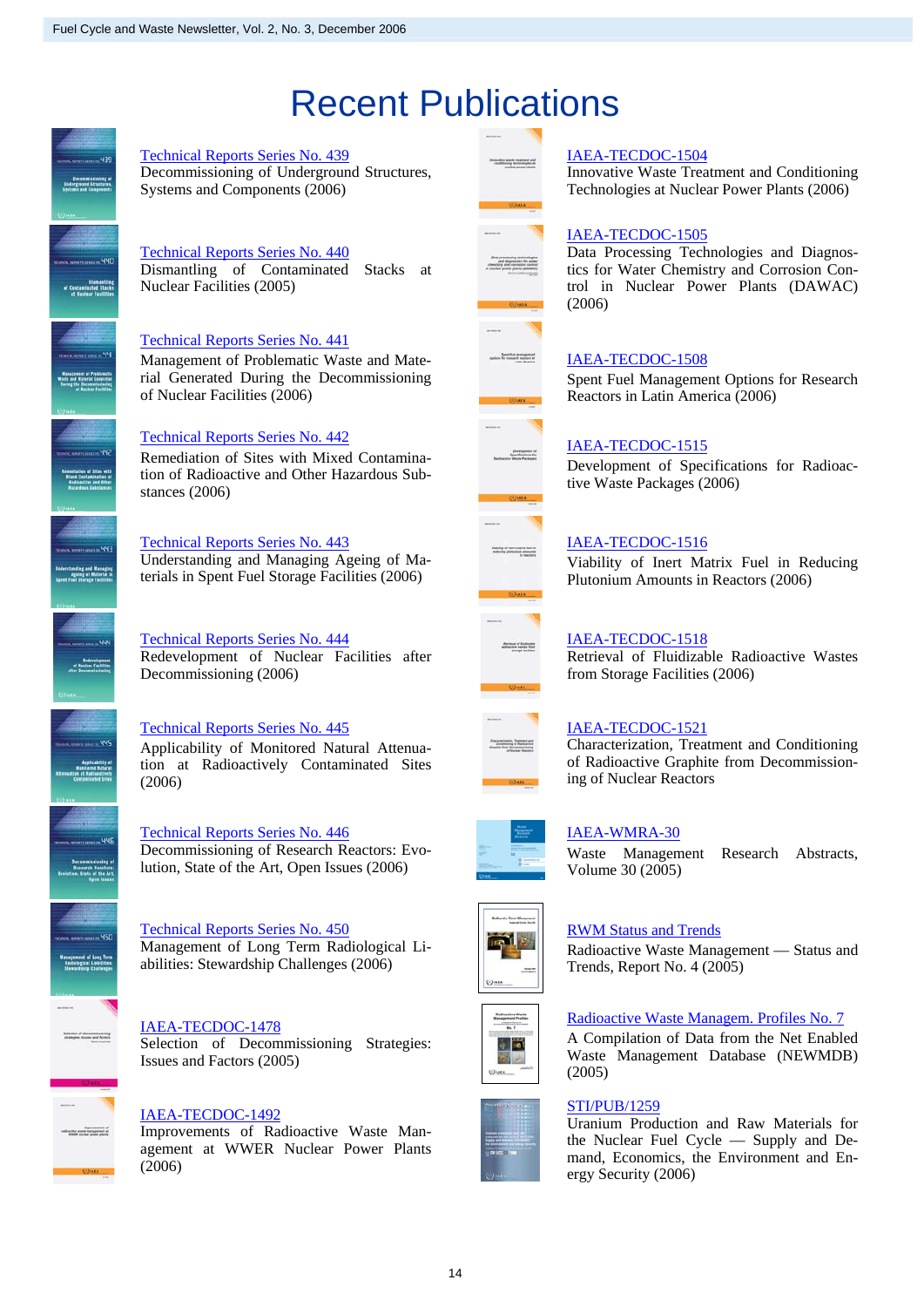## Meetings in 2006

| Date             | Title                                                                                                                                                       | <b>Place</b> | <b>Contact</b>    |
|------------------|-------------------------------------------------------------------------------------------------------------------------------------------------------------|--------------|-------------------|
| $11-15$ December | International Conference on Lessons Learned from Decommis-<br>sioning of Nuclear Facilities and the Safe Termination of Nuclear Greece<br><b>Activities</b> | Athens.      | M.Laraja@iaea.org |

## Meetings in 2007

| <b>Date</b>    | <b>Title</b>                                                                                                                                                              | <b>Place</b>                       | <b>Contact</b>        |
|----------------|---------------------------------------------------------------------------------------------------------------------------------------------------------------------------|------------------------------------|-----------------------|
| 5-8 March      | Technical Meeting on Conventional and Innovative Fuels for Fast<br>Reactors                                                                                               | Idaho Falls,<br><b>USA</b>         | C.Ganguly@iaea.org    |
| $12-15$ March  | Technical Meeting on Developing Research Reactor Coalitions<br>and Regional Centers of Excellence                                                                         | Vienna,<br>Austria                 | I.Goldman@iaea.org    |
| 19-22 March    | Technical Meeting of the International Working Group on Re-<br>search Reactors (TWGRR)                                                                                    | Vienna,<br>Austria                 | P.Adelfang@iaea.org   |
| 16-20 April    | International Radioactive Waste Technical Committee (WATEC)                                                                                                               | Vienna,<br>Austria                 | J-M.Potier@iaea.org   |
| 23-26 April    | Technical Meeting on Status and Trends in Water Reactor Fuel<br>Performance and Technology (annual TWGFPT meeting)                                                        | Vienna,<br>Austria                 | V.Inozemtsev@iaea.org |
| 9-11 May       | Technical Meeting on the Training in and Demonstration of<br>Waste Disposal Technologies in Underground Research Facilities<br>- An IAEA Network of Centres of Excellence | Vienna.<br>Austria                 | M.N.Gray@iaea.org     |
| 14-18 May      | Technical Meeting on Review of Sealed Source Designs and<br>Manufacturing Techniques Affecting Disused Source Manage-<br>ment                                             | Vienna,<br>Austria                 | J.Balla@iaea.org      |
| $21-24$ May    | Workshop to Update Waste Management Information in the Net-<br>Enabled Waste Management Database                                                                          | Vienna,<br>Austria                 | J.Kinker@iaea.org     |
| $11-15$ June   | 40 <sup>th</sup> Joint OECD/NEA-IAEA Uranium Group Meeting on Recent<br>Developments in Exploration Resources Production and Demand                                       | Vienna,<br>Austria                 | J.Slezak@iaea.org     |
| $9-13$ July    | Training Meeting on Water Quality Management for Research<br>Reactors                                                                                                     | Ljubljana,<br>Slovenia             | P.Adelfang@iaea.org   |
| 3-5 September  | Technical Meeting on Research Reactor Availability and<br>Reliability                                                                                                     | Chalk River,<br>Ontario,<br>Canada | E.Bradley@iaea.org    |
| 5-9 November   | International Conference on Research Reactor: Safe Management<br>and Effective Utilization                                                                                | Sydney,<br>Australia               | P.Adelfang@iaea.org   |
| 12-16 November | TM on Lessons Learned by Member States in Using the Cata-<br>logue of Sealed Radioactive Sources                                                                          | Vienna,<br>Austria                 | A.Kahraman@iaea.org   |
| 19-22 November | TM on LEU Fuel Utilization in Accelerator Driven Sub-critical<br>Systems                                                                                                  | <b>TBD</b>                         | P.Adelfang@iaea.org   |
| 26-28 November | TM on Technical Challenges in Initiating International Owner-<br>ship of Nuclear Fuel Cycle Facilities                                                                    | Vienna<br>Austria                  | C.Ganguly@iaea.org    |